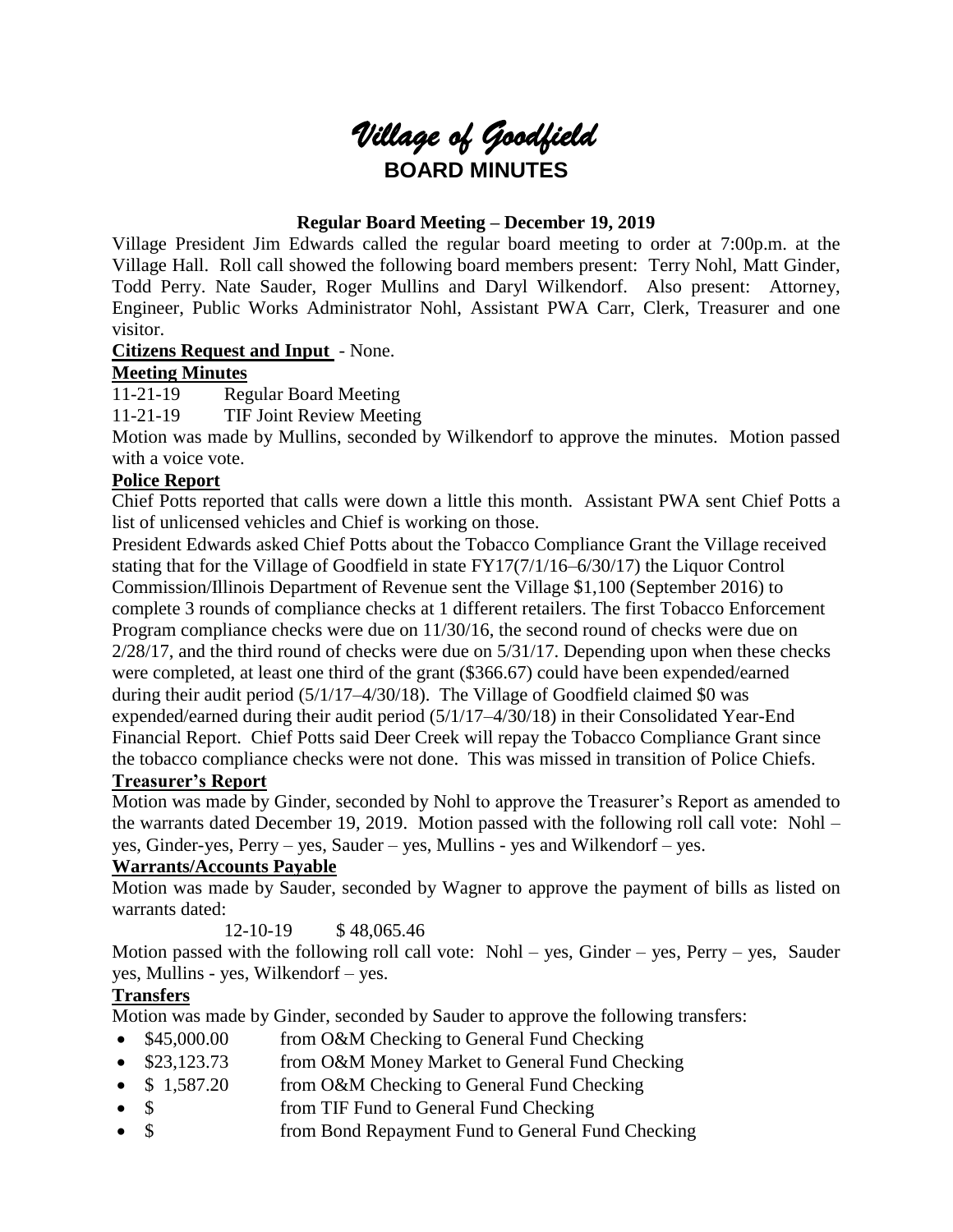Motion passed with the following roll call vote: Nohl – yes, Ginder-yes, Perry – yes, Sauder – yes, Mullins - yes and Wilkendorf – yes.

**Payment of outstanding invoices upon request of Village Engineer**

There were no outstanding invoices.

# **PUBLIC WORKS ADMINISTRATOR/VILLAGE ENGINEER REPORT**

**WATER TREATMENT PLANT/DISTRIBUTION SYSTEM**

PWA Nohl reported that on the distribution side, they have been having problems with the meter reading equipment. The handhelds are out of date and they are no longer making parts for them. Josh is working with supplier for options.

**SEWER TREATMENT PLANT/COLLECTION SYSTEM**

Nothing discussed.

**SANITARY SEWER COLLECTION SYSTEM ISSUES** Nothing discussed.

**ATTORNEY REPORT**

Nothing.

## **OLD BUSINESS**

#### **Comprehensive Plan/Mile and a half radius map**

Planning Chairman Mike Carr called the Tri-County Regional Planning Commission but they were all off for the holidays. He will call again after the  $1<sup>st</sup>$  of the year.

# **Ingress/Egress Easement for Sanitary Sewer Trunk Main**

PWA is getting a letter ready to send to Dr. Merheb. Josh would like to get the easement first, then ask for ingress/egress easement and right of way. PWA got ahold of Andrew Hoerr and a meeting has been set up for January 8 at 10:00a.m.

## **Raymond & Cleveland Street Right of Way**

A topo was done on Raymond Street and tied in all utilities and pavement. Inside radius of pavement is approximately 8' onto Kamp's property. Engineer feels it would be nice to get 3' on each side of Raymond Street but not worth a lot of money to do it. Engineer will draw up proposed inside radius of Right of Way. The Village will contact Mike Kamp to discuss. A segment of water main N of Raymond goes to a flushing hydrant. There should be a utility easement for the hydrant.

#### **Goodfield Crossing Drainage Issue**

Curb looks good. Dirt work is not yet done.

**Sewer Main Easement – Dr. Merheb & Barn III**

Nothing new.

**Drainage Issue E Martin Drive**

Nothing new.

**Tax Increment Finance Update – Woodford County**

Attorney Gifford is waiting for a call back from Woodford County.

#### **Amendment to Timberline Mobile Estates Water Service Agreement – Letter of Credit**

Nothing new.

**Ordinance Amending Codebook Chapter 3, Sec. 3.109 & 3.21 – Ordinance #19-19**

Motion was made by Nohl, seconded by Wilkendorf to adopt **Ordinance #19-19**, an Ordinance amending Chapter 3, Article II, Section 3.109 & 3.20 of the Village Code. Motion passed with the following roll call vote: Nohl – yes, Ginder - yes, Perry – yes, Sauder – yes, Mullins yes and Wilkendorf – yes.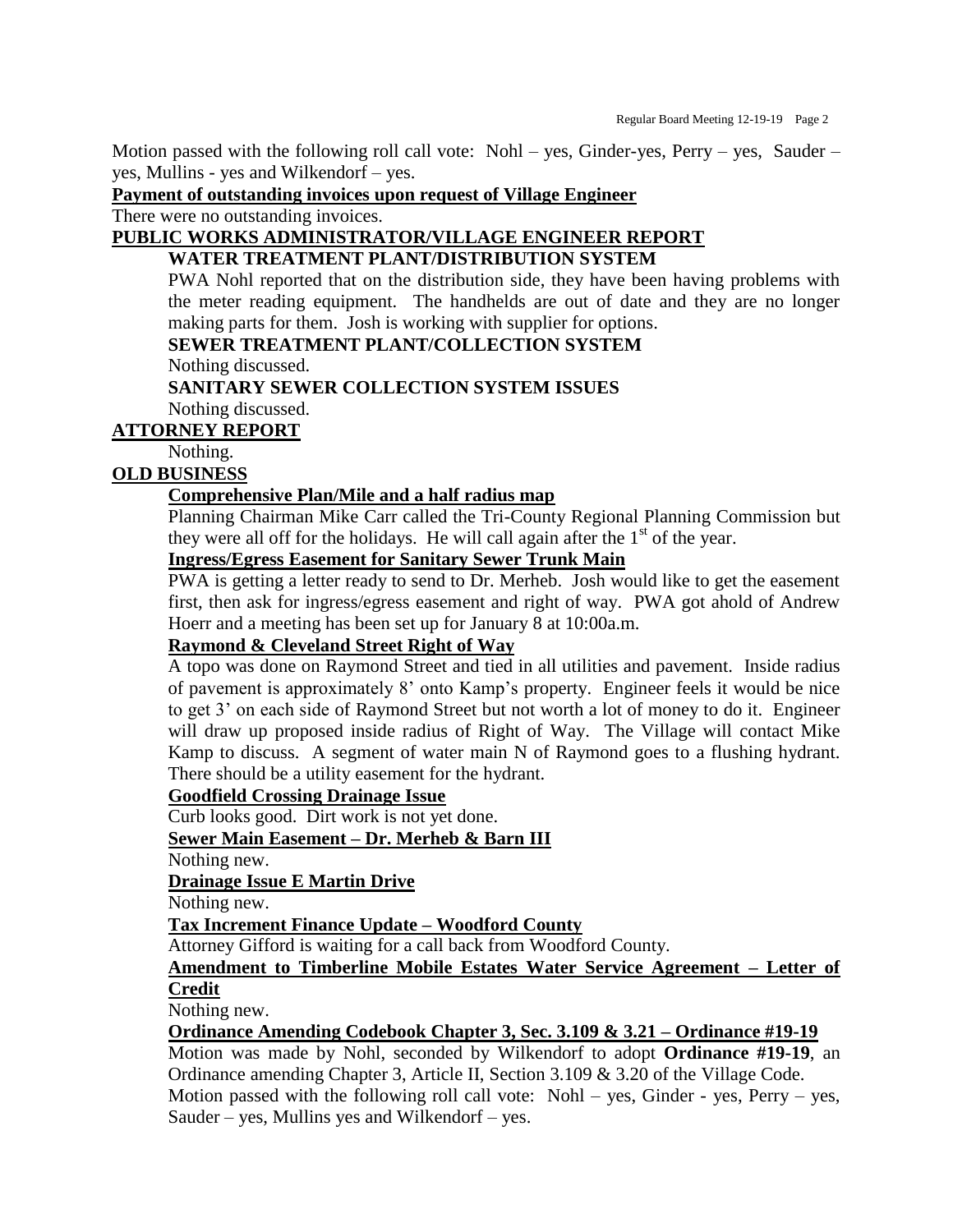#### **Drinking Fountain at Park/Possible Community Club Donation**

PWA Nohl did some checking on prices for drinking fountain at the park. Costs run \$3,000 - \$4,000. PWA suggests asking Lone Wolf to do the concrete. PWA is going to talk to Community Club and bring back options and costs.

#### **NEW BUSINESS**

#### **Ordinance Amending Village Code, Article XV – Policy Prohibiting Sexual Harassment**

Attorney Gifford reported that at this time we do not need to update our code. Our code is sufficient for now.

#### **Ordinance Amending Village Code, Section 10.601 – Fine and Other Penalties – Ordinance #19-20**

Motion was made by Ginder, seconded by Sauder to adopt **Ordinance #19-20**, an Ordinance amending Chapter 10, Article VI, Section 10.601 of the Village Code.

Motion passed with the following roll call vote: Nohl – yes, Ginder yes, Perry – yes, Sauder – yes, Mullins - yes and Wilkendorf – yes.

#### **Census Complete Count Committee**

Clerk Sheri Martin met with Korey Wenstrup with the Census Bureau regarding a Complete Count Committee. The Census Bureau is encouraging communities to form a Complete Count Committee. It was the consensus of the Board not to form a committee but to put notices on our sign, water bills, newsletters and through the schools.

#### **IL Rural Water Association Conference – Feb. 18-20, 2019**

Mike Carr and Josh Nohl will be attending the IL Rural Water Association Conference on February  $18{\text -}20^{\text{th}}$ . Motion was made by Mullins, seconded by Ginder to approve their attendance at the meeting. Motion passed with the following roll call vote: Nohl – yes, Ginder yes,  $Perry - yes$ , Sauder – yes, Mullins - yes and Wilkendorf – yes.

#### **Schedule Committee Meetings**

No committee meetings scheduled.

#### **Municipal Calendar**

Completed. **Other Business** None. **Engineer –** None. **Public Works Administrator –** None. **Trustees Nohl** – None. **Ginder –** None. **Perry –** None. **Sauder –** None. **Mullins –** None. **Wilkendorf –** None. **Clerk –** None. **Treasurer** – None.